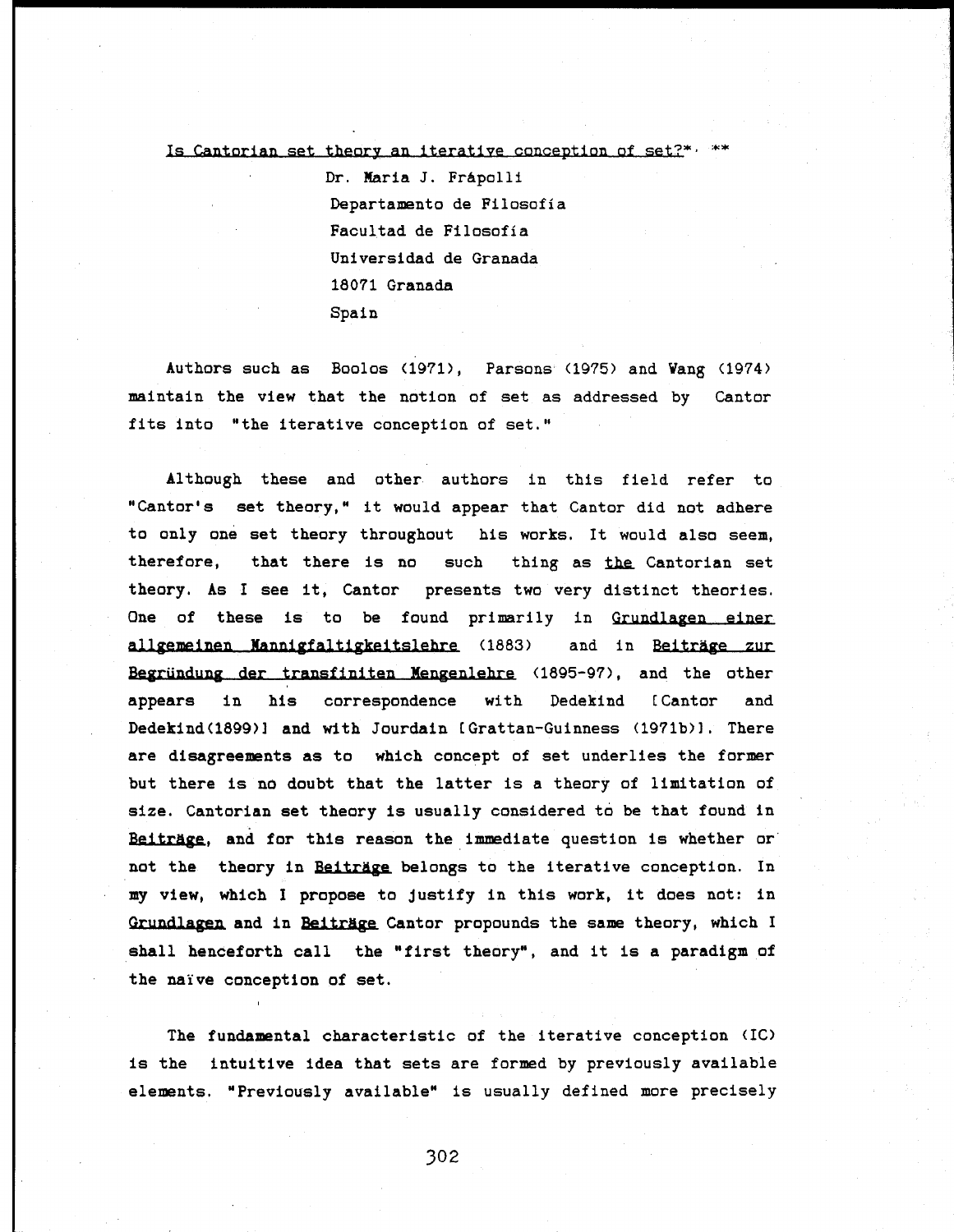by structuring the sets in levels in such a way that the elements of a set never form on a higher level than that which comes immediately before the level of formation of the set. Zermelo's set theory (1908) is a good formal definition of the intuitive ideas behind the iterative conception. The axioms which he isolated as being the basic principles of his theory are, first, extensionality, followed by some axioms of existence: null set, pairing, union, power set, infinity, subset formation and choice; each one of these guaranteeing the existence of a certain type of sets. Strictly speaking, all these axioms are related to the 1С, with the exception of choice: if this last is added, the resulting theory becomes an extension of the basic concept, but does not belong to the idea which originally inspired it. In other words, according to the iterative concept, we obtain new sets by applying the constructive axioms to previously available sets beginning with the empty one.

According to Boolos, the IC also includes the thesis that at each level of set formation, there exist as many sets as can be constructed from the elements making up the previous level. This formation of all possible sets at a given level is the key to the deduction of Zermelo's axioms from the 1С. For example, the empty set exists at the first level; if two sets, A and B, form at some level, not necessarily the same one, then on a subsequent level a set must form which consists exactly of the members of A and B. The idea behind the power set axiom in the IC is that if at a certain level, С and all its subsets form, then the set of all the subsets of С must form at a subsequent level, and so on.

If Cantor's first theory embraces the iterative concept, this would mean, at least, the following:

i) the ideas expounded in Zermelo's theory are those that govern the theory in Beitrage, and

ii) since it is assumed at present that the IC generates consistent set theories, it follows that the first theory is not contradictory or at least that any contradictions that may arise are brought about by misunderstandings which could be dispelled by more detailed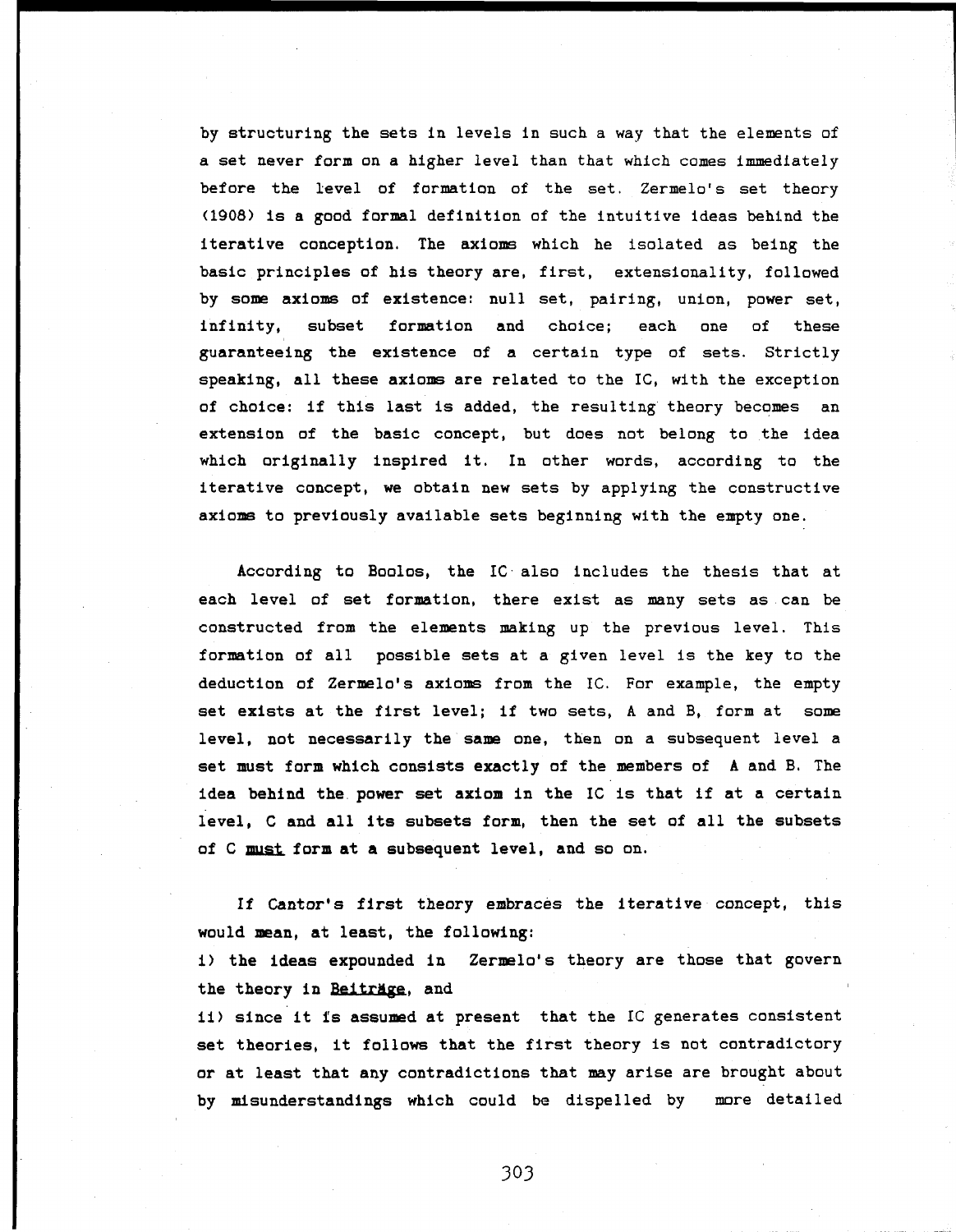explanation of the theory. One interpretation of the contradictions as a misunderstanding of Cantorian hypotheses has been put forward by Hao Wang'.

#### 1. Cantor's ideas on sets and Zermelo's axioms

First, let us consider how Cantor approaches the notion of set; clear characterizations are to be found in only two places in his works. The first is a note at the end of Grundlagen:

> "By the words 'multiplicity' or 'set' I generally understand all those [things] that can be thought of as one, that is, the whole group of definite elements that can all be related to one another in one whole by means of a law."<sup>2</sup>

The second comes at the beginning of Beiträge;

"By an 'aggregate' we understand any collection M of definite and well-distinguished objects **m** (called the elements" of M) of our intuition or our thinking into a H whole."<sup>3</sup>

Ve must decide first of all whether both "definitions" are equivalent, as they are obviously not identical. Both passages suggest in different ways that sets are collections of individuals which may be considered simple objects from some point of view. In the description from Grundlagen the elements of each set are interconnected "by means of a law" which, I think, amounts to saying that the elements of a set fall into one concept, related to Frege's idea. In the first "definition," therefore, the relationship between the elements of the same set is established by a concept. Cantor never speaks of sets as "extensions of concepts," although he calls transfinite numbers — cardinals and ordinals — "general concepts" < Allgemeinbegriffen). For this reason, I do not endorse the view that Cantor and Frege were of exactly the same opinion, although it does seems to me that in Grundlagen every property can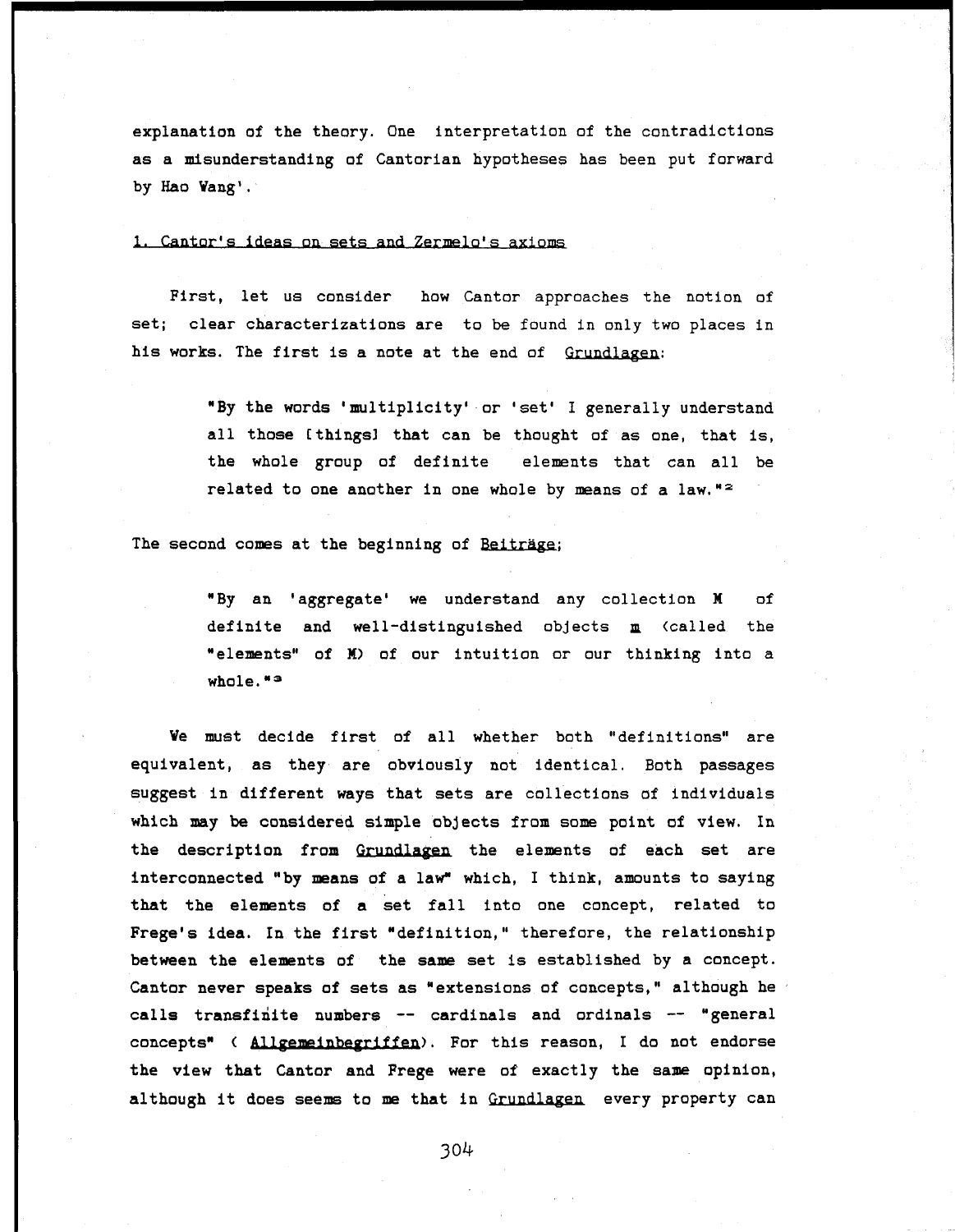bring together the elements which fall under it in a set. In this way the definition to which I refer closely approaches Frege's  $\mathsf{view}.$ 

Gödel distinguished two different notions of set: in one, a set may be obtained "from the integers (or some other well-defined objects) by iterated application of the operation 'set of'."<sup>4</sup> This conception does not give rise to contradictions. In the other, a set may be considered as "something obtained by dividing the totality of all existing things into two categories."<sup>s</sup> The former is the iterative concept of set and the latter is Frege's concept. In an attempt to explain the divergent reactions to the contradictions arising in Cantor and Frege which Vang found so surprising, he offers two reasons: (1) the different concepts of set they advocated (Cantor proposing a mathematical notion and Frege a logical one) and (2) the different positions these authors adopted in relation to set theory (Cantor spoke from within, Frege from  $with out)=$ .

Taking Godel and Wang's lead, we may call the logical conception of sets the view that sets are defined by splitting up the Universe into two parts. To one of these parts belong those objects which have a specified property and to the other, those which do not, the paradigm of which is the work of Frege. Let us call the mathematical conception the view that sets are formed in accordance with some definite laws which in the 20th Century have given rise to the axioms of set theory.

In my opinion, both Cantorian "definitions" of the notion of set, as seen in Grundlagen and in Beiträge, belong to the logical conception. It is evident that the notion of set in Grundlagen is the logical one. In the second "definition," however, the underlying concept of set' is more ambiguous, so that the definition in Beiträge cannot be automatically ascribed to the logical conception, even in the loose sense that Grundlagen's can. Because of this ambiguity, some authors, Wang among them, are convinced that the Beiträge's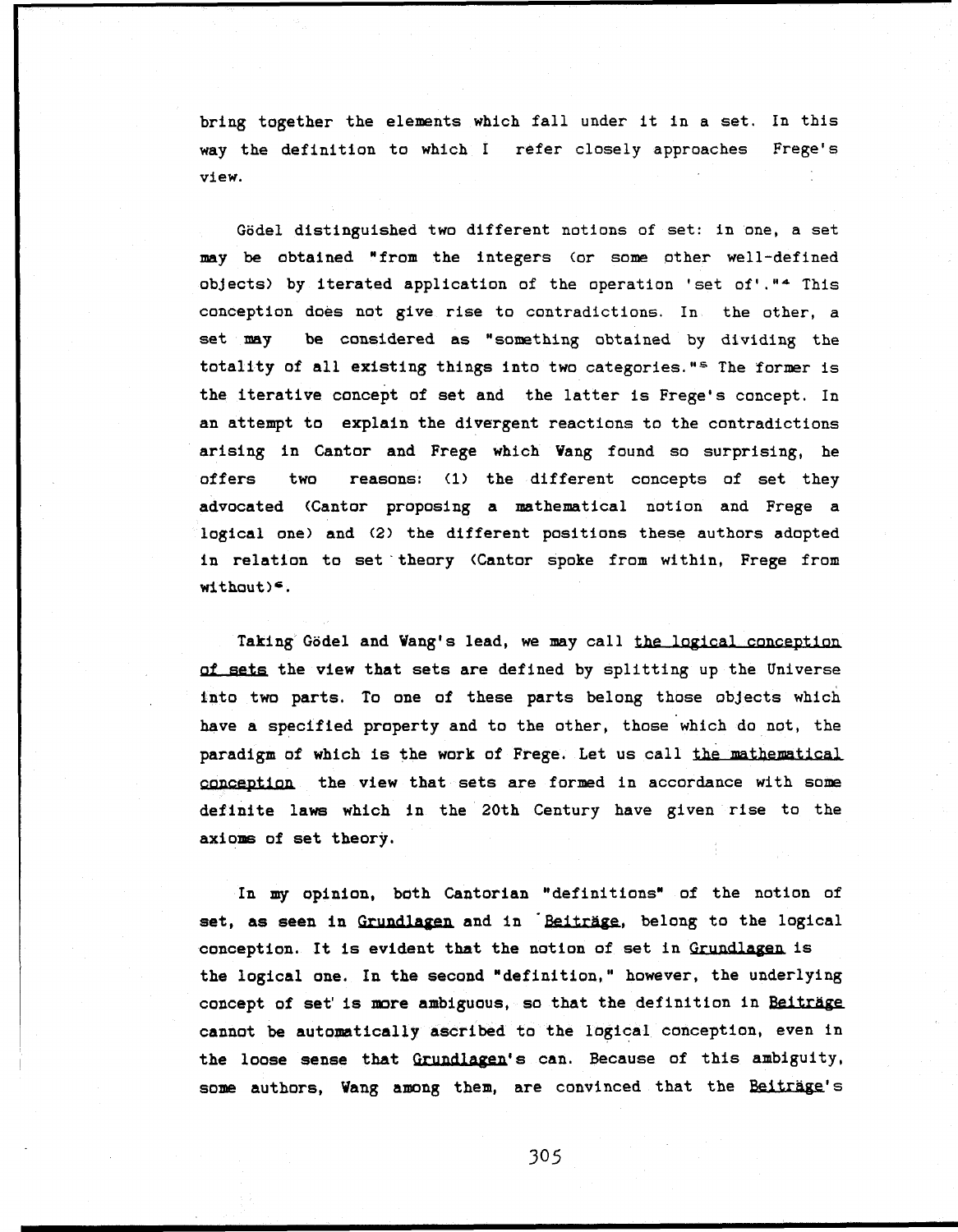definition does not belong to the logical conception at all but rather to the mathematical one. I shall endeavour to demonstrate that the notion of set in both works is the same and that the theory in Beiträge is as naïve as that in Grundlagen. There is nothing in Beiträge that is not to be found in Grundlagen, with the sole exception of the definition of covering. The latter is a philosophical, rather chaotic work, whereas the former is a very systematic one, written for mathematicians, without any of the philosophical considerations of Grundlagen. Beiträge may be seen as the mathematical skeleton of Grundlagen. But before putting forward my reasons for supporting that the theory found in these two works, i.e., the first theory, encloses a naïve conception, let us look briefly into the matter of paradoxes.

#### 2. Cantor's Paradoxes

Let us first discuss whether Cantor's first theory is consistent, and if not, whether Cantor himself was aware of this. Both Wang and Hallett agree that the theory in Grundlagen and Beiträge is consistent, although for different reasons. Vhile Vang **mantains that** the concept of set underlying the definition in Beiträge is iterative and even calls it "genetic"<sup>7</sup>, Hallett endorses the view that Cantor's is **a** theory of limitation of size from the outset. According to Hallett, the differences in style between Grundlagen **and** the correspondence with Dedekind and Jourdain merely **reveal a superficial shift from a** theological account of his theory of **transfinite numbers to a mathematical** one and not **a profound transformation** of **a** naïve concept of set into a consistent theory of **limitation of size\*.**

Fraenkel<sup>9</sup>, Grattan-Guinness<sup>10</sup>, Dauben<sup>11</sup> and Meschkowski<sup>12</sup> take **the view that** it **was** Cantor himselfwho first discovered contradictions in his system, and so he attempted to clarify them in his correspondence with Dedekind and with Jourdain. Fraenkel and Dauben do not, however, give any direct evidence to support this hypothesis and Grattan-Guinness'<sup>3</sup> and Meschkowski'<sup>4</sup> rely on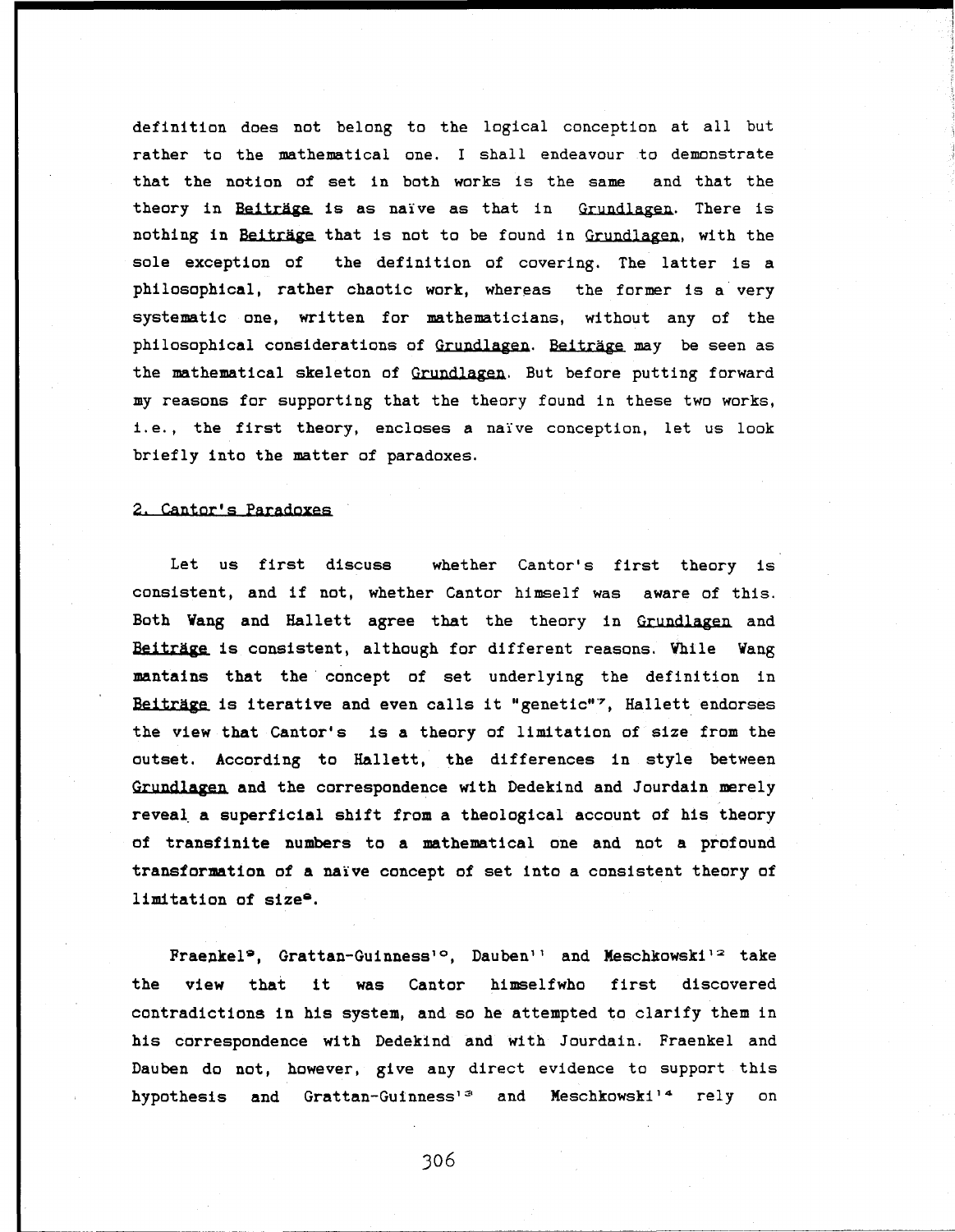Bernstein's report of the letter written by Cantor to Hilbert in 1896, now lost. On the other hand, Moore and Garciadiego's propound the idea that Cantor himself realized these paradoxes is a myth which came about through Bernstein's misinterpretation of Jourdain's paper (1904)<sup>1</sup>\*. Bernstein understood that 5 Jourdain stated that Cantor discovered Burali-Forti's contradiction. In fact, Jourdain merely claimed that in 1895 Cantor had found a proof of the well ordering principle. If we are to believe Moore and Garciadiego, there is little support to the hypothesis that Cantor was aware of the so-called Cantor and Burali-Forti paradoxes before 1899. Moore and Garciadiego are convinced that neither Cantor nor Burali-Forti considered these paradoxes as anything more dangerous than a contradiction in an indirect proof. According to Moore and Garciadiego, Cantor directed what we call the paradoxes of the greatest cardinal and the greatest ordinal against the thesis that there are a maximum in the series of cardinal and ordinal numbers and Burali-Forti directed the contradiction against the idea that every set can be well-ordered. They are right in the case of Burali Forti, but not, I think, as far as Cantor is concerned. In support of their point they quote<sup>17</sup> an unpublished letter that Cantor wrote to G.C.Young in 1907. Fraenkel, who believed that Cantor discovered the Burali-Forti paradox before 1895, knew of this letter from Cantor to Young but did not interpret it as a proof of the consistency of the first theory.

In the letter in question, Cantor refers to his notes (1) and  $(2)$ <sup>1</sup> at the end of Grundlagen, where he calls the series of transfinite numbers "absolutely infinite," as evidence that his theory was conceived from the very beginning as incorporating the idea of limitation of size, and therefore as a consistent theory in which Burali-Forti's paradox could not appear. In the letter he claims that sets are Just those multiplicities which can be conceived as unities and that absolutely infinite multiplicities, such as the totality of transfinite numbers, cannot's and suggests that he had this view on sets at least since Grundlagen.

30?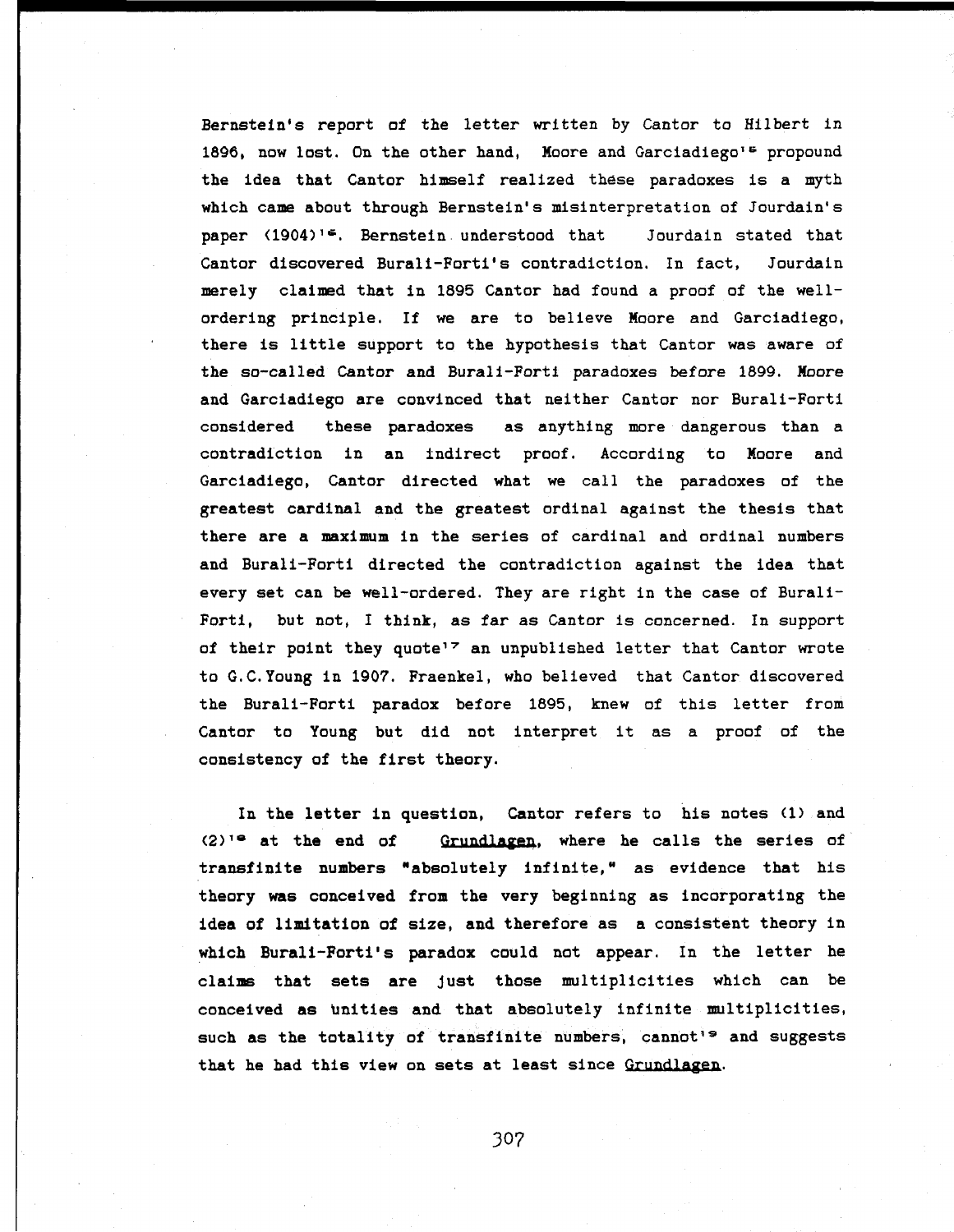If Cantor had remembered correctly, then, as Hallett proposes, there would be only one Cantorian set theory incorporating a device of limitation of size which would immunize it against contradictions. But, I think, his memory failed him: in the conclusion of the famous paper published in  $1890<sup>20</sup>$  in which he presents his "diagonal method" Cantor speaks of the series of cardinal numbers as a "well-ordered set." I quote:

> " In Grundlagen einer allgemeinen Mannigfaltigkeitslehre I have already shown by different means that the powers have no maximum; there it has been proved that the multiplicity of all powers forms a 'well-ordered set', when we think of these latter as ordered by their magnitude  $[...]$ . "<sup>21</sup>

For our purposes, it is irrelevant what he did., but the fact is that in 1890 he still believed that he had two different proofs that the totality of transfinite cardinal numbers could be arranged to form a well-ordered set, although it is true that in Grundlagen he didn't use the term "set" to refer to this totality.

Vhat is more, the paragraph quoted above counts against Hallett's thesis which in any case has little textual support and amounts only to two passages. One of them is a note in Grundlagen and the other belongs to "Mitteilungen zur Lehre vom Transfiniten"  $(1887-8)^{22}$ . In the first of these texts, Cantor states very clearly that the Absolute cannot be mathematically characterized, an idea designated by Hallet as the "principle of Absolute infinity."<sup>23</sup> Cantor affirms that the succession of the number classes has no end but that this does not bring us any closer to the Absolute. He maintains that we cannot understand the Absolute, only recognize it. In this regard he says:

"The absolutely infinite sequence of numbers therefore seems to me in a certain sense a suitable symbol of the Absolute. "24

And in an extract from Mitteilungen we can read: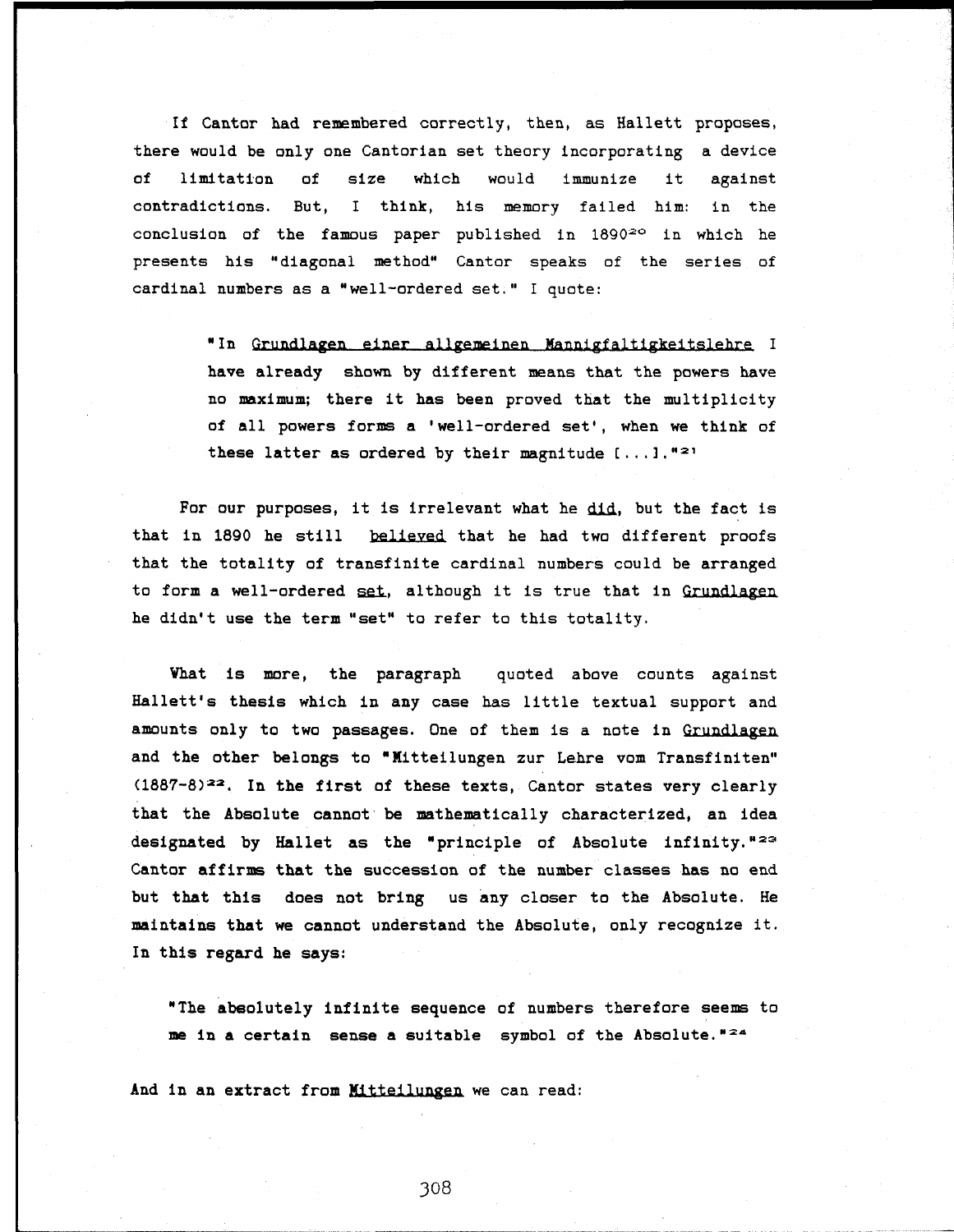"The *transfinite* with its plenitude of formations and forms necessarily indicates an Absolute, a 'true infinite' whose magnitude is capable of no increase or diminution, and is therefore to be looked upon quantitatively as an absolute maximum. " <sup>2</sup> <sup>S</sup>

The statement that the endless series of cardinal numbers may be considered in some sense as a symbol of the Absolute does not seem to me to affirm a strong relation between the two domains. From the terms used by Cantor in this note in Grundlagen we cannot conclude that he thought of the Absolute as some kind of insuperable limit of the transfinite numbers in a mathematical sense. As I see it, Cantor is trying to allay suspicions on the part of theologians against his number theory. His words imply that the theory of transfinite numbers is not dangerous to Roman Catholic dogma, but rather eminently manifests the power of God.

Moreover, the text from Mitteilungen continues as follows:

"The latter (the Absolute) in some way transcends human understanding and eludes mathematical calculation; on the other hand, the transfinite not only fills the extensive realm of possibility of the understanding of God, but also offers a rich domain, forever growing in ideal research, and also in my opinion to a certain extent in the created world and in different relationships with reality and reaches existence to manifest the excellence of the Creator even more strongly [...] than would have occurred in a simple 'finite world'.<sup>"26</sup>

So the simplest interpretation of the two texts cited by Hallett in support of his theory is, in my view, that Cantor thought that the infinity of domains of abstract and concrete entities shows the magnificence of God, in the sense in which the infinity of Creation manifests the omnipotence of the Creator. It has nothing to do with the mathematical device of limitation of size.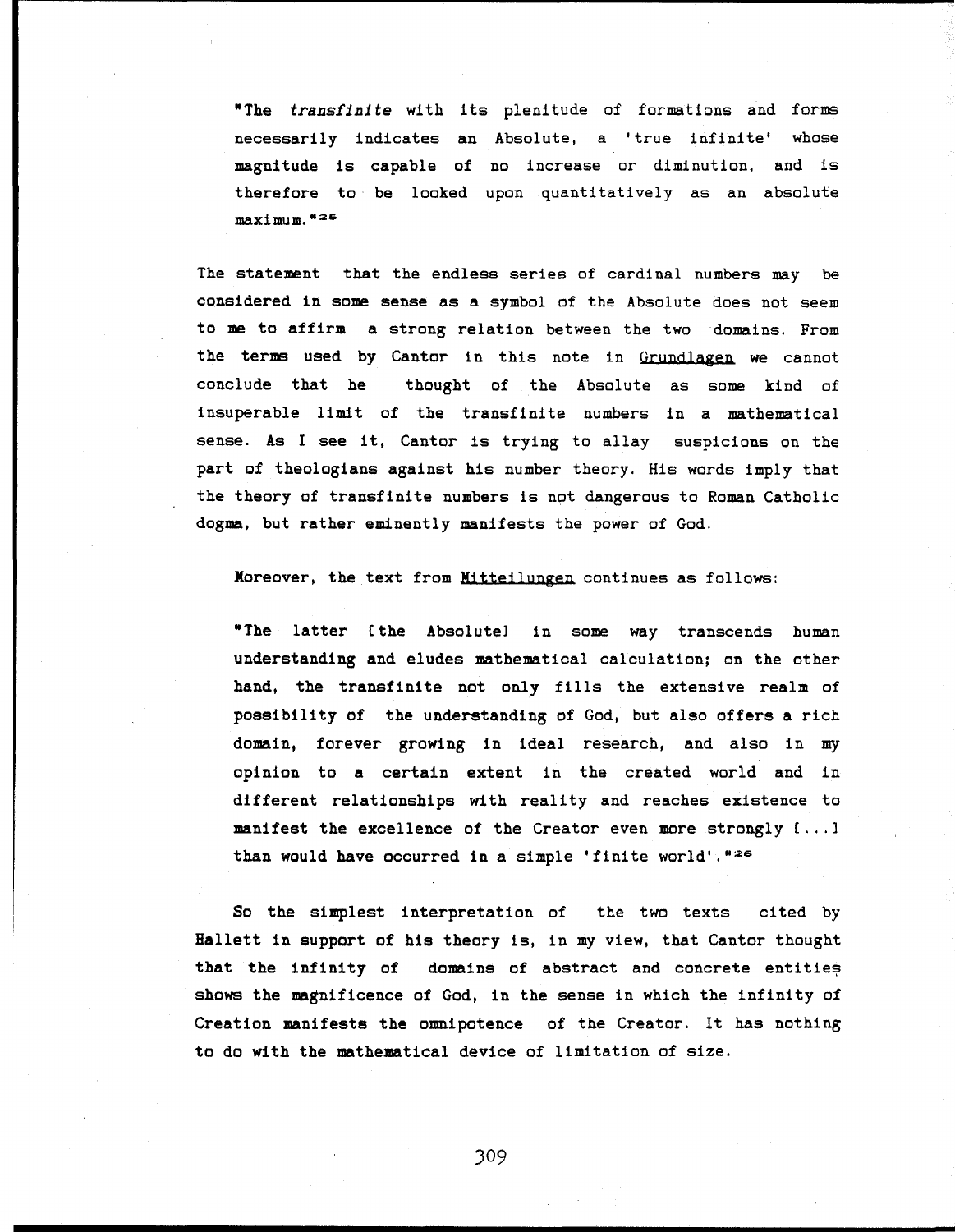#### 3. Grundlagen and Beitrage: the naive conception

It is neither my belief, nor was it Cantor's Intention, that the first theory should be seen as an example of the iterative conception; this is clear from the letter sent by the author to Young in 1907, mentioned above, The reasons are as follows:

1. The first theory Is contradictory: as we have seen, Cantor explicitly says that the multiplicity of all cardinal numbers constitutes a well ordered set $27$ .

This reason corresponds to point (ii) above and counts against Vang's interpretation of the paradoxes as products of misunderstandings, since it was Cantor himself who used the term "set" applied to the totalitity of powers. However, the following reason strikes me as even more convincing:

2. In reply to point (1) there is the question of why the solution that Cantor arrived at does not particularly resemble Zermelo's theory. If the concept in Beiträge is iterative, it would be reasonable to expect that Cantor should state this subsequently. Far from doing any such thing, in his letters to Dedekind and Jourdain, he outlines a theory of limitation of size, making a sharp distinction between collections which are sets and those which are not. The limiting criteria of this distinction employ the ordinal numbers: all collections of this size are inconsistent, and therefore are not sets.

In 1904, in a letter to Jourdain<sup>28</sup>, Cantor replies to a problem that Russell poses in The Principles of Mathematics, concerning Cantor's theorem. Russell's difficulty lies in the apparent contradiction that exists between Cantor's affirmation that there can be no cardinal number higher than all others, and the fact that some collections appear to contain all possible elements, such as the set of all things. If Cantor had in mind something like the 1С, the expected reply to Russell's objection would be that the set of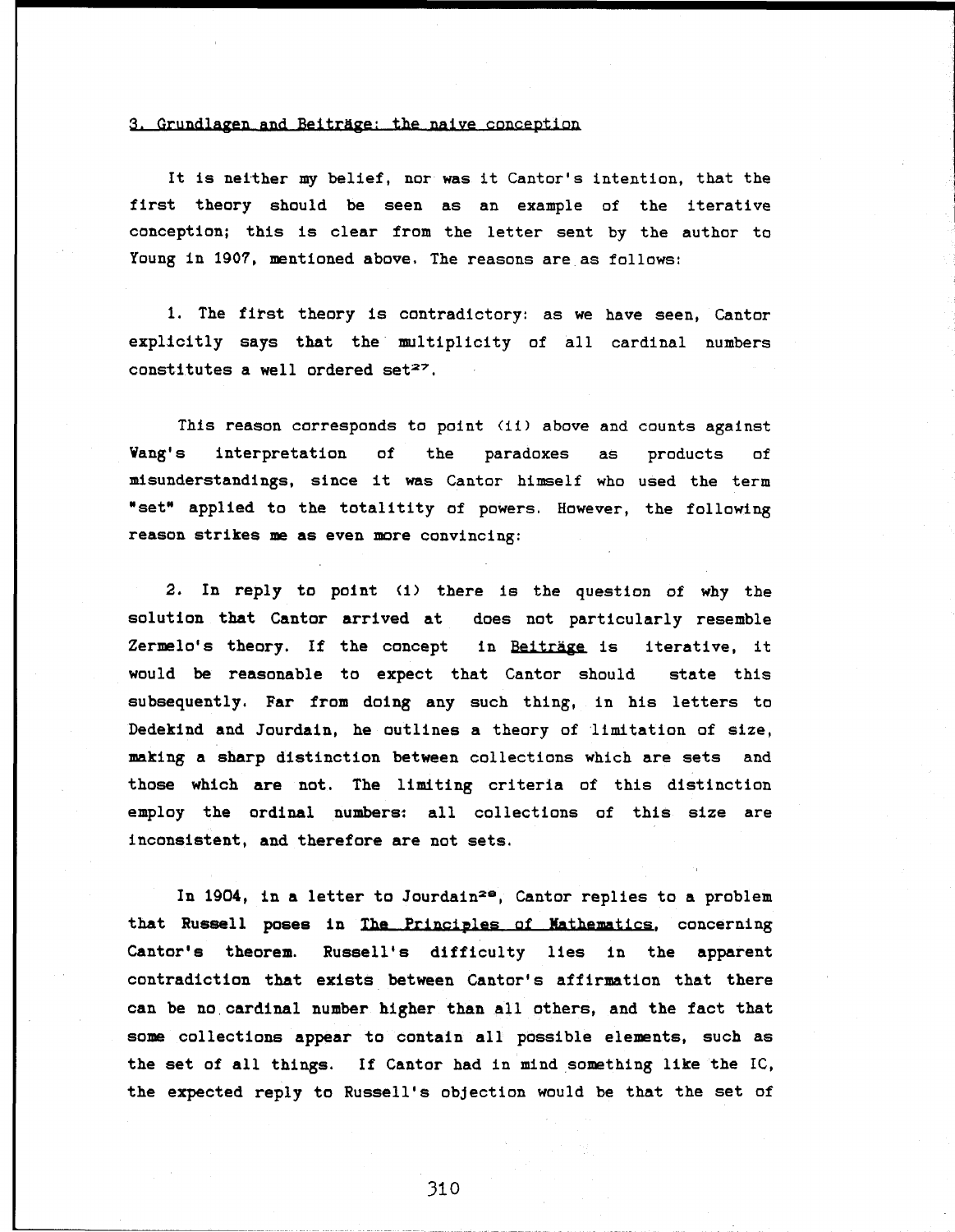all things does not exist, since it cannot be formed on any level: in this conception the elements of a set must be formed in a previous phase to that of the set, and the set of all things must belong to itself, which is impossible in the 1С. Cantor's answer, however, is completely different: his theorem cannot be applied to the collection of all things since this last is not a set, but rather an inconsistent multiplicity like the totality of ordinal numbers; that is, a multiplicity that cannot be considered as a unit without giving rise to contradictions. In this reply, there is nothing that may be interpreted within the iterative conception. Also, in the letter to Young of 1907 he criticizes Burali-Forti's assumption that transfinite ordinal numbers form a set rather than an inconsistent multiplicity as he affirms he has believed at least since Grundlagen.

In conclusion, the difference between sets and inconsistent multiplicities falls into what Russell called theories of limitation of size<sup>29</sup>: there exists a limit to the size that a set can have. Russell refers to certain processes in which the totality of objects generated thereby can be considered as the final limit process. In fact this is what occurs in the so-called Cantor and Burali-Forti paradoxes: certain numbers are obtained, an aleph and an ordinal respectively, which should be the last transfinite numbers. Russell **suggests that when faced with a** process of this type, the best thing is to **suppose that** the union of **all** the individuals generated **thereby does not form a set. Thus there** exists no set either of all **the alephs or of all the ordinals.** The totality of all these **individuals only produces** inconsistent multiplicities, in Cantor's **terminology. The strategy** of **limitation** of size only **makes sense** *a posteriori,* **that** is, once **the** contradictions **are known.**

On the other hand, the IC imposes no restrictions on the size of sets, but rather on how they are formed. If Cantor's theory were iterative, it would not be necessary to limit the size of existing sets, since the "sets" responsible for the problems would quite simply not appear. Thus the IC proposes a consistent theory of sets,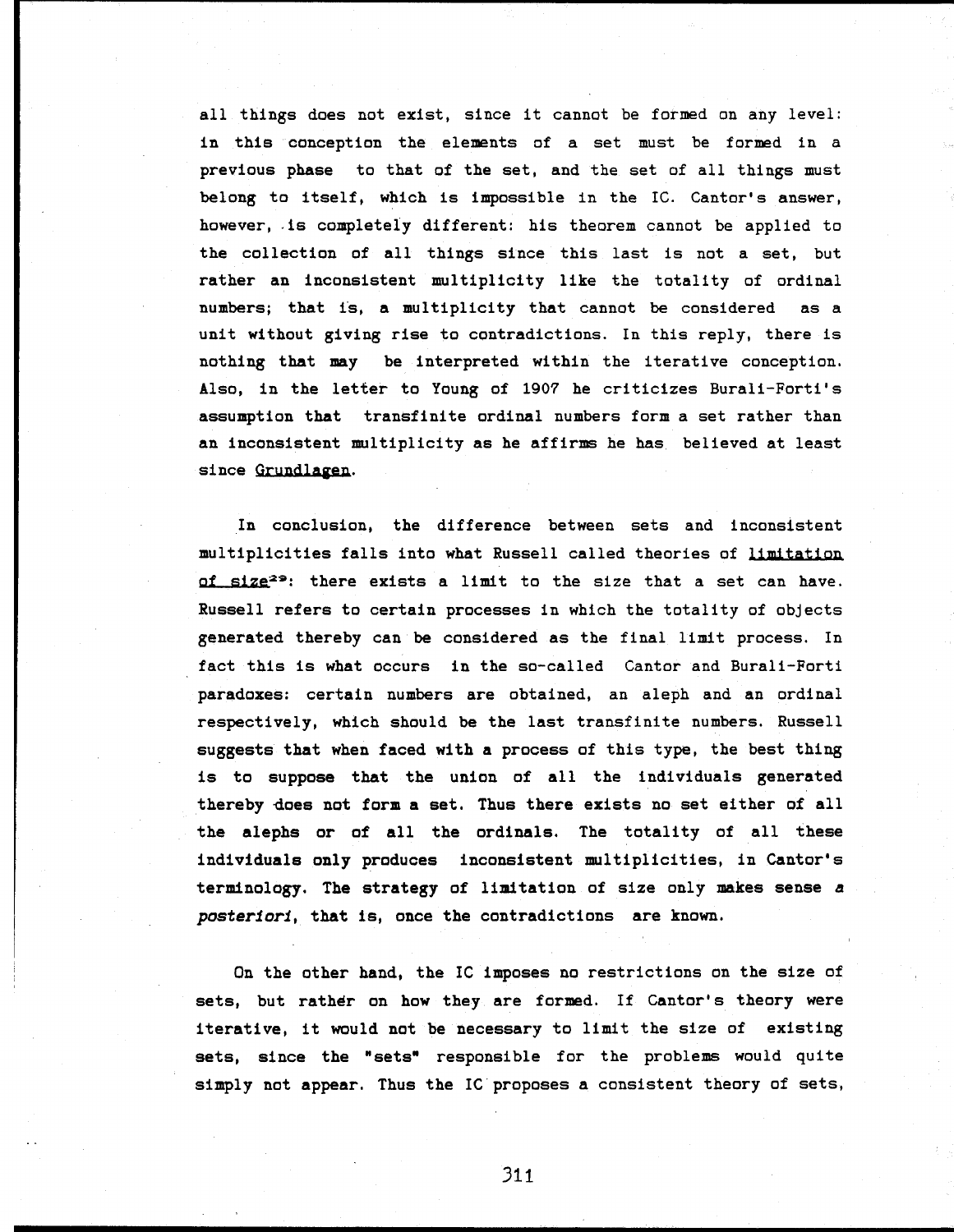defensible even if the contradictions had never occured. In the limitation of size one finds no intuitive thesis concerning sets which is not based on the elimination of the paradoxes. Moreover, in 1899 Cantor explicitly formulated an axiom of replacement:

> "Two equivalent multiplicities are either bothe 'sets' or both inconsistent"<sup>30</sup>

This formulation is the basis of the theories of limitation of size (every multiplicity which is equivalent to a set is e set) while it is not easily justifiable from the iterative conception (two equivalent multiplicities do not necessarily have to share the same fate - one may exist if its elements precede the multiplicity in some specified way, while the other may be rejected if it does not fulfill these conditions).

For all these reasons, it is plain that in his correspondence, Cantor presents a system of limitation of size for set theory. This fact leads me to believe that in Beiträge there is a naive conception in which Cantor found contradictions<sup>31</sup>. If, from the beginning, the author had envisaged the 1С, these contradictions would not have occurred; and, if indeed he had discovered the 1 after becoming aware of them, how can one explain that in 1899, only two years after the publication of the second part of Beiträge, he was quite clearly in favour of the strategy of limitation of size, which intuitively is much less justifiable than IC? It is more plausible to suppose that in Beiträge he presents a contradictory theory the scope of which he subsequently limited. By this I am not suggesting that the characterization of set which appears in this work does not in any way suggest the 1С, but this is due to its ambiguity which makes it very easy to see in it ideas that appeared later. Far from proving the 1С, the echoes here and elsewhere in his works of the iterative affirmation that a set is preceded by its elements merely show that in Cantor's mind sets are objects remarkably similar to groups of physical objects: a flock of sheep, a constellation of stars or a pack of cards, to the extent that in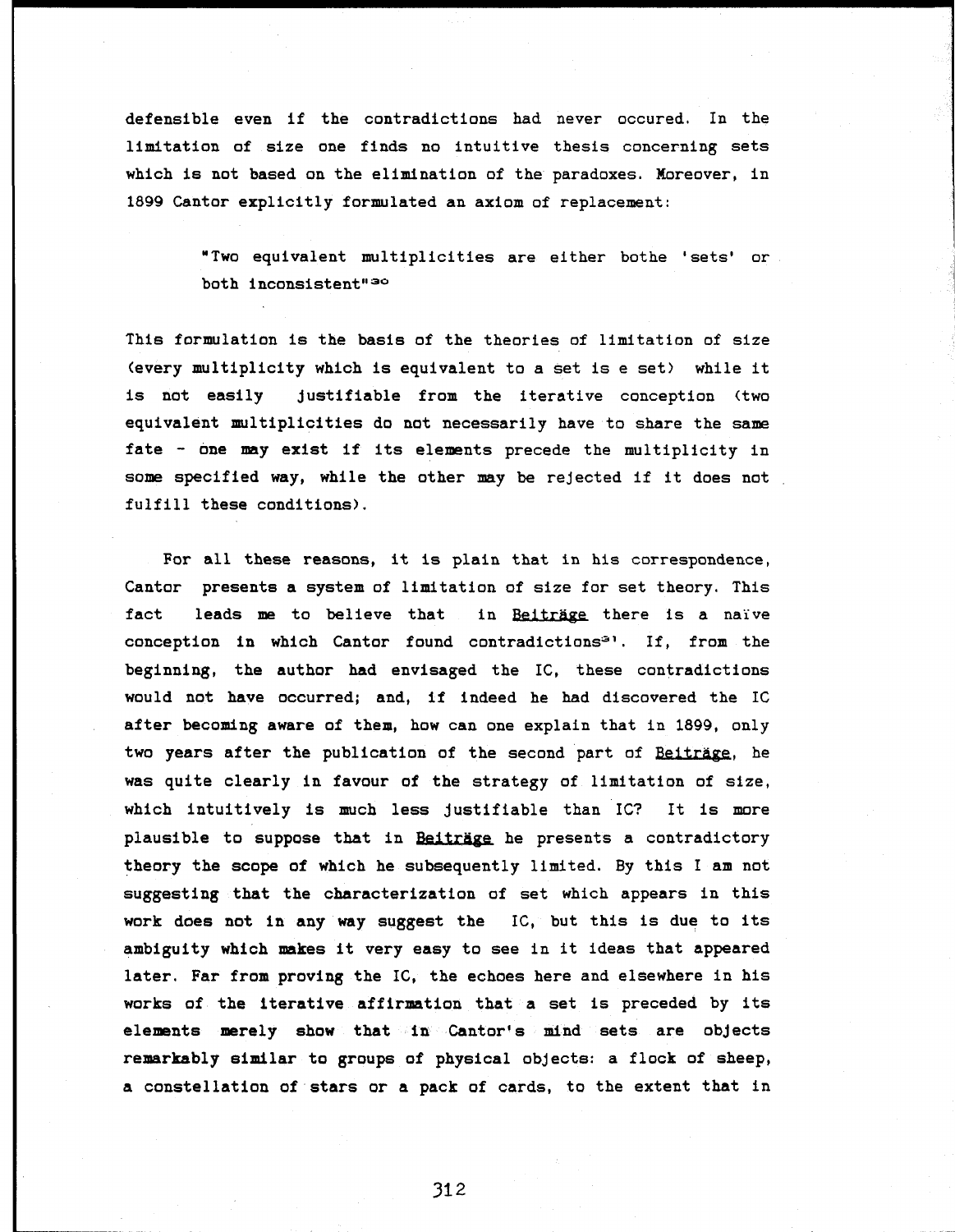his theory the empty set does not exist. This is the intuitive origin of the notion of set, but once one introduces and accepts the conception that there are sets whose elements are abstracts, the idea that the elements pre-exist the set disappears, and we are left with the thesis that any group of objects is an irreproachable candidate for the title "set."

#### NOTES

(\*) A first draft of this paper was presented at the Logic Colloquium '87, Granada (Spain).

(#\*) I wish to express my gratitude to two referees of Modern Logic, whose comments have greatly assisted me in clarifying my ideas and, I hope, improving my text.

1. H. Vang (1974) p. 541 2. Cantor (1932), p. 204 3. Ibid., p. 282 4. Godei (1947) pp. 474-5 5. Ibid., p. 475 6. H. Vang, op. cit., p. 541 7. Ibid., p. 538 8. M. Hallett (1984) p. 9 9. A. Fraenkel (1932) p. 470 10. I. Grattan-Guinness (1971a) p. 365 11. J. Dauben (1979) p. 241 12. H. Meschkowski (1967) p. 144 13. *loc. cit.*

- 14. *loc. cit.,* Meschkowski does not mention Bernstein. He Just says: *'Cantor* hatte sie [die erste Cantorsche Antinomie] im Jahre 1895 entdeckt und in einem Brief *Hubert* mitgeteilt."
- 15. Moore & Garciadiego (1981) p. 338
- 16. Ph. Jourdain (1904) cited by Moore & Garciadiego (1981) p. 338
- 17. Fraenkel (1932) p. 470, footnote
- 18. Cantor (1932) p. 204
- 19. This letter can be found in Moore 4 Garciadiego (1981), p. 342, English translation, and p. 345, the original German version.
- 20. Cantor (1890). In Cantor (1932) pp. 278-81.
- 21. Cantor (1932) p. 280.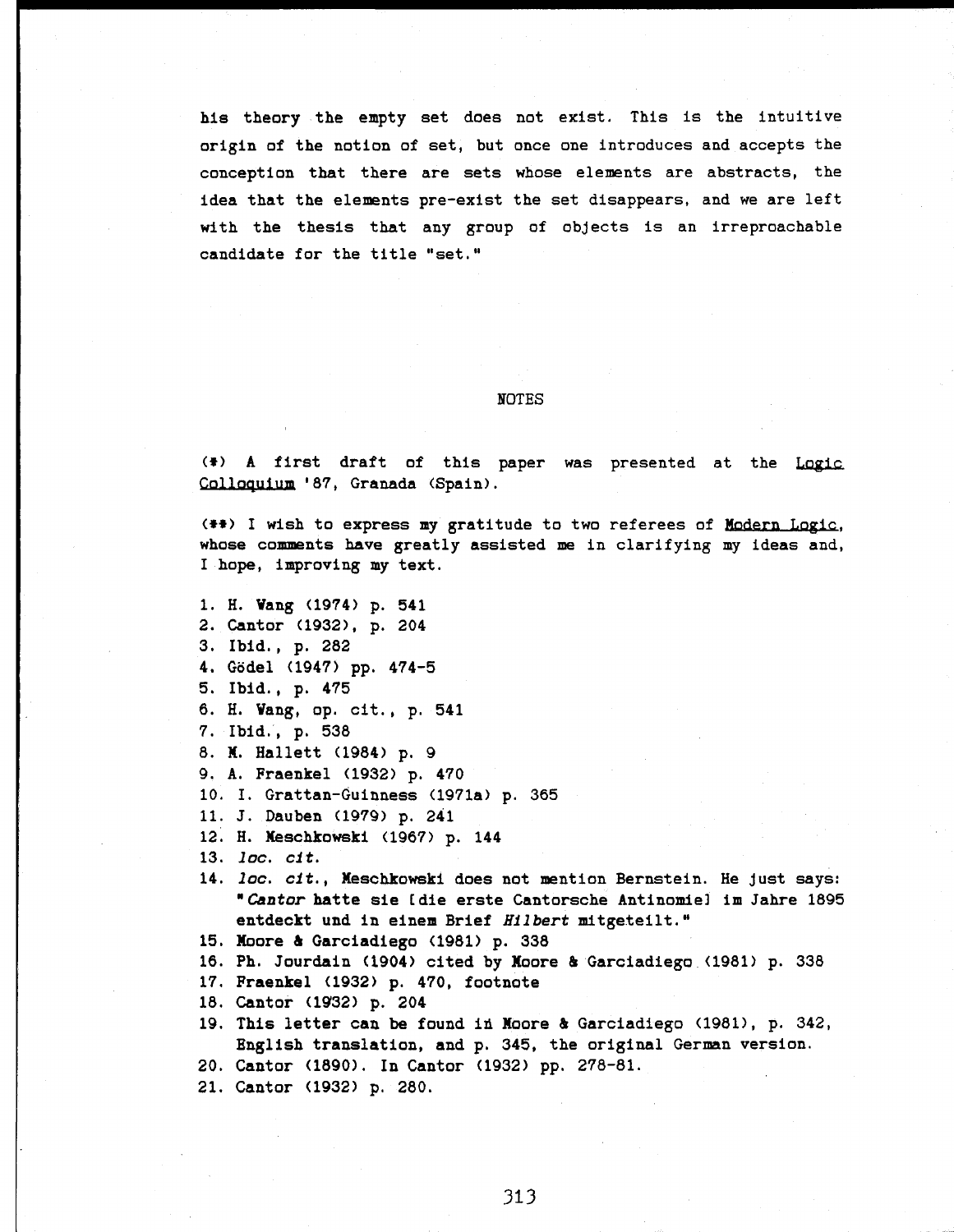- 22. Cantar (1887-8). In Cantor (1932) pp. 378-439. Hereafter referred to as Mitteilungen.
- 23. X. Hallet (1981) p. 7
- 24. Cantor (1932) p. 205. The translation I quote is Hallett's, Hallett (1981) p. 42.
- 25. Cantor (1932) p. 405. Hallett's translation in Hallett (1981) p. 44.
- 26. Cantor (1932) pp. 405-6
- 27. Cantor (1890). In Cantor (1932) p. 280
- 28. This letter, can be found in I. Grattan-Guinness (1971b) p. 119
- 29. B. Russell (1907)
- 30. Cantor (1932), p. 444
- 31. In the definition found in Beiträge, Cantor points out that the elements of a set are objects "of our intuition or of our thought." Here there is no attempt to restrict the scope of this definition, since in an unpublished text of 1913( Meschkowski, 1967, p. 114), Cantor explicitly states that everything that exists may be an object of our thought, "Jedes Seiende kann Gegenstand unsres Denkens sein." The reference to intuition and thought means rather that, in sets, not even their elements qua elements of a set -- are spacial-temporal objects, but, instead, exist as abstract objects.

#### BIBLIOGRAPHY

Benacerraf, P and Putnam, H (eds.) (1983): Philosophy of Mathematics: Selected Readings, Cambridge University Press, 2nd ed.

- Boolos, G (1971): "The iterative conception of set". In Benacerraf & Putnam (1983) pp. 486-502
- Cantor, G (1932): Gesammelte Abhandlungen mathematischen und philosophischen Inhalts, (ed. E. Zermelo). Hildesheim, Georg Olms

----

-----

(1883): "Grundlagen einer allgemeinem Mannigfaltigkeits lehre." In Cantor (1932) pp. 165-207

(1887-8): "Mitteilungen zur Lehre vom Transfiniten. " In Cantor (1932) pp. 378-439

(1890): "Ueber eine elementare Frage der Mannigfaltigkeitslehre." In Cantor (1932) pp. 278-281

(1895-7): "Beiträge zur Begründung der transfiniten Mengenlehre." In Cantor (1932) pp. 282-356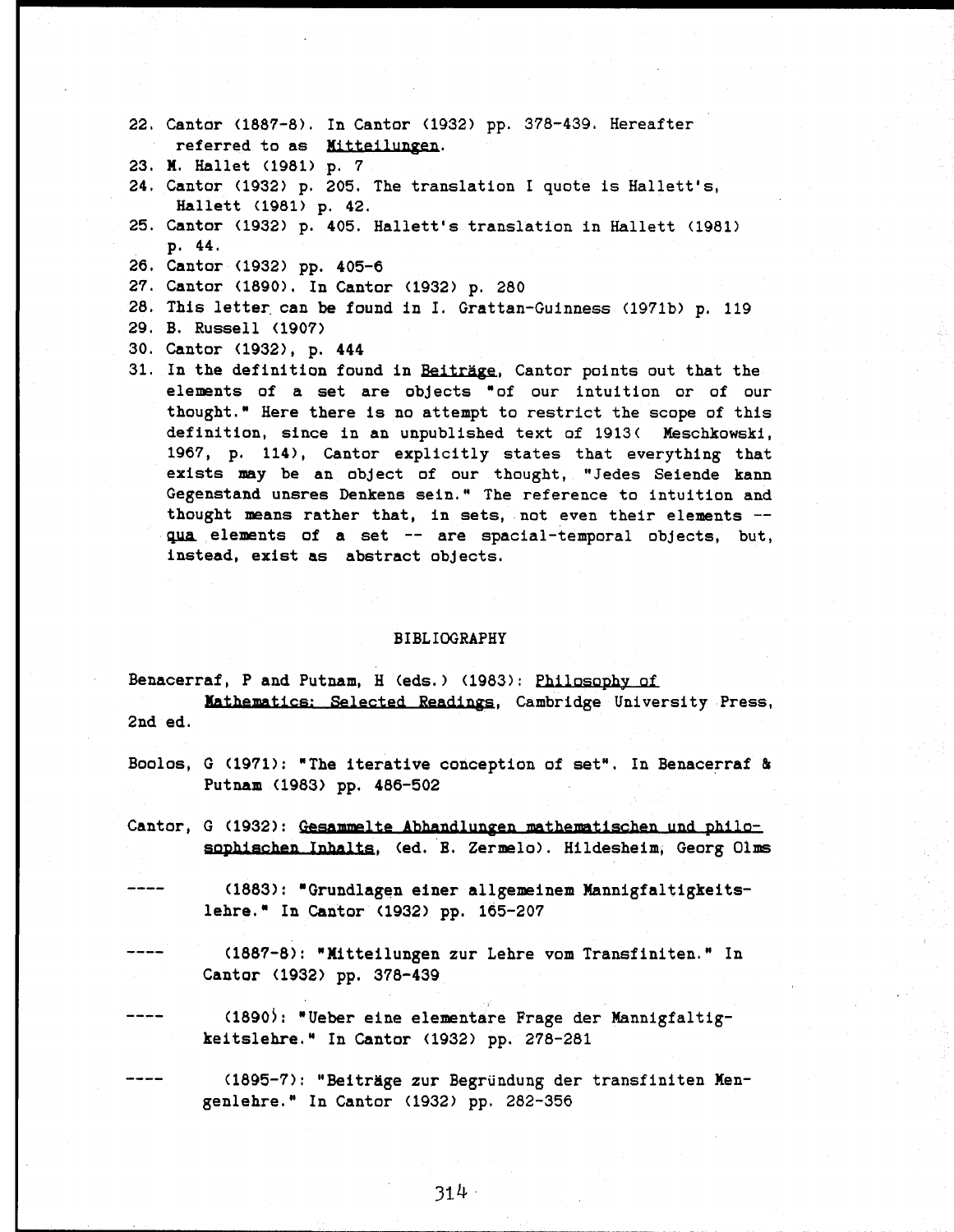- Cantor, G and Dedekind, R. (1899): "Briefwechsel." In Cantor (1932) pp. 442-451
- Dauben, J. (1979): Georg Cantor: His Mathematics and Philosophy of Infinite. Harvard university Press
- Fraenkel, A.(1932): "Das Leben Georg Cantors." In Cantor (1932) pp. 452-483
- Gödel, K. (1947): "What is Cantor's continuum problem?". In Benacerraf, P. and Putnam, H. (1983), pp. 470-85
- Grattan-Guinness,I. (1971a): "Towards a biography of G. Cantor," Annals of Science Vol. 27,  $n^{\circ}$  4
- $\frac{1}{2}$ (1971b):"The Correspondence between Georg Cantor and Philip Jourdain," Jahresbericht der Deutcher Mathematiker-Vereinigung 73
- Hallett, N. (1981): Cantorian set theory and limitation of size, Oxford, Clarendon Press
- Heijenoort, J. van (ed.) (1977): From Frege to Gödel: A Source Book in Mathematical Logic, 1879-1931, Harvard University Press
- Jourdain, P. (1904): "On the transfinite cardinal numbers of well-ordered aggregates," Philosophical Magazine (6) 7
- Meschkowski, H (1967): Probleme des Unendlichen. Verk und Leben Georg Cantors, Friedr. Vieweg & Sohn, Braunschweig
- Moore, G. à Garciadiego, A.(1981): "Burali-Forti's paradox: A reappraisal of its origins, " Historia Mathematica 8
- Parsons, Ch (1975): "What is the iterative conception of sets?" In Benacerraf & Putnam (1983) pp. 503-529
- Russell, B (1903): The Principles of Mathematics: Cambridge University Press

للمرتبط للمرتبة

(1907): "On some difficulties in the theory of trans finite numbers and order types, " Proceedings London Mathematical Society, March 7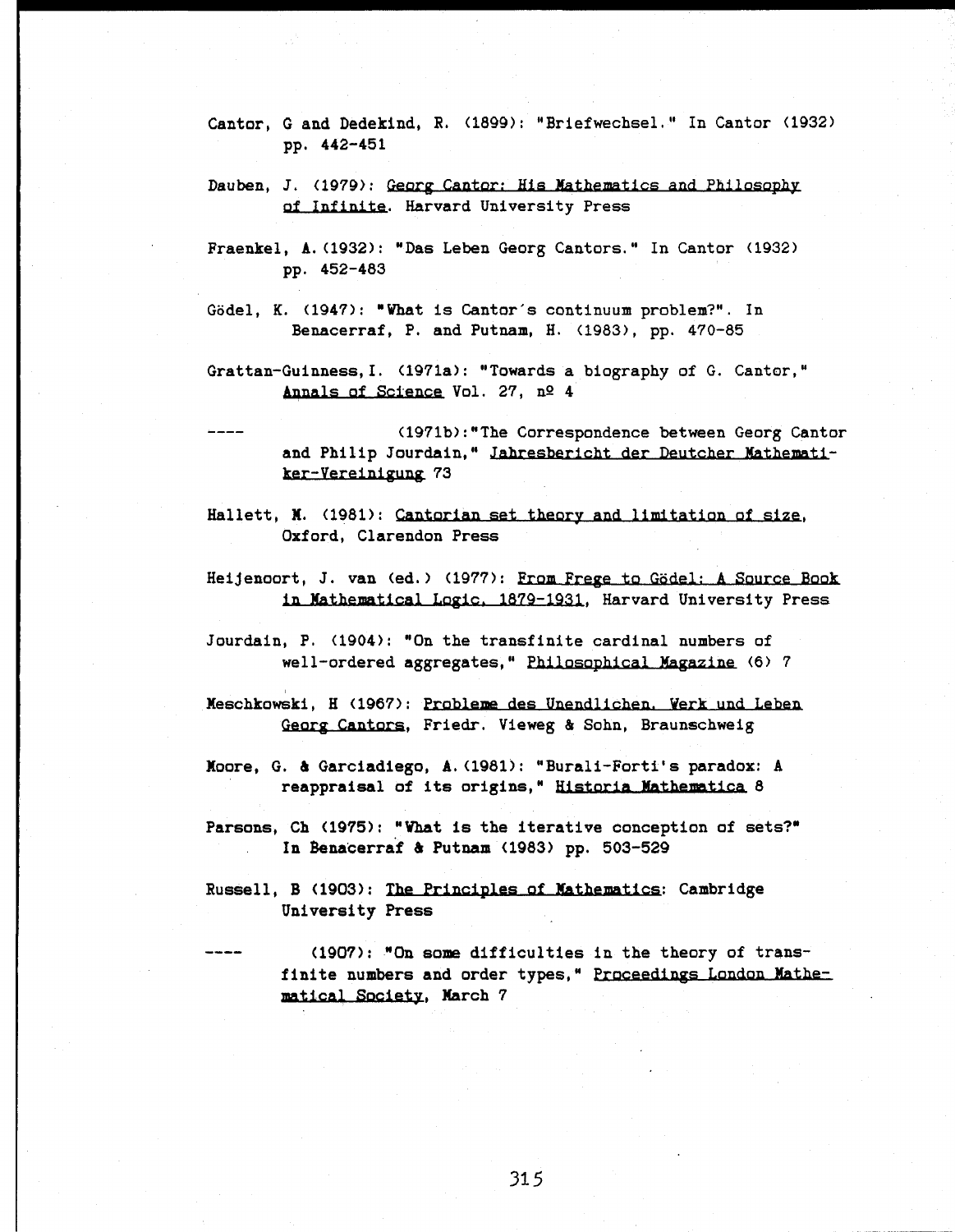**Vang, H (1974):** "The concept of set." In Benacerraf and Putnam (1983) pp. 530-570

Zermelo, E (1908): "Investigations in the Foundations of Set Theory." In Heijenoort (1977) pp. 139-141.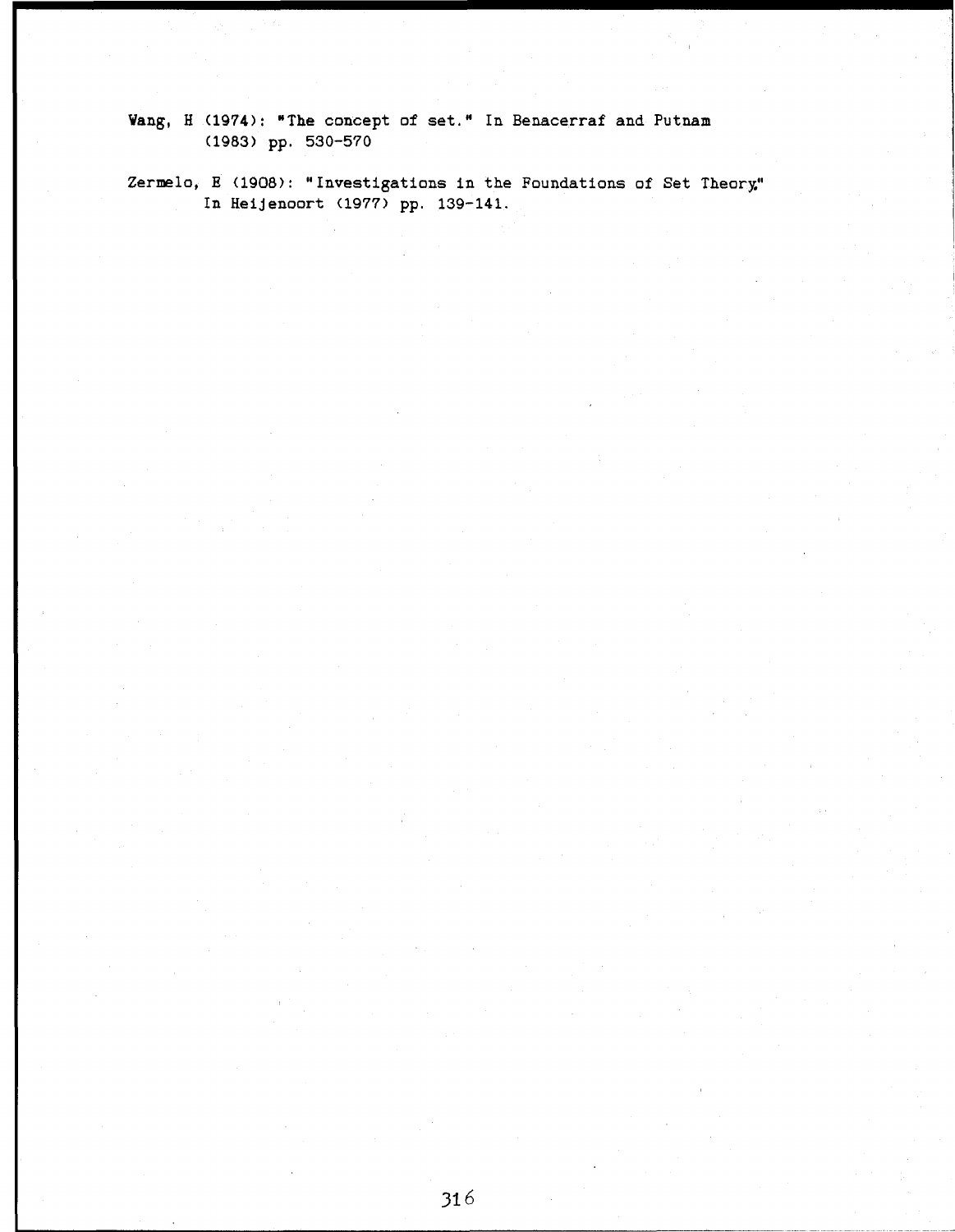# Is Cantorian set theory an iterative conception of set? Abstract

The aim of this paper is to argue against the view that Cantor's is an iterative conception of set. I shall distinguish between the theory found in Grundlagen and Beiträge, which I call the "first theory," and that expounded in Cantor's correspondence with Dedekind and with Jourdain. I consider that Cantor's first theory encloses a naive and unrestricted concept of set, and that the set-theoretical paradoxes do therefore follow from it. In this sense, I do not support the idea that Cantorian set theory is an iterative conception of set, as maintained by Boolos, Parsons and Vang, among others, or Hallett's interpretation, which considers it from the outset as a theory of limitation of size.